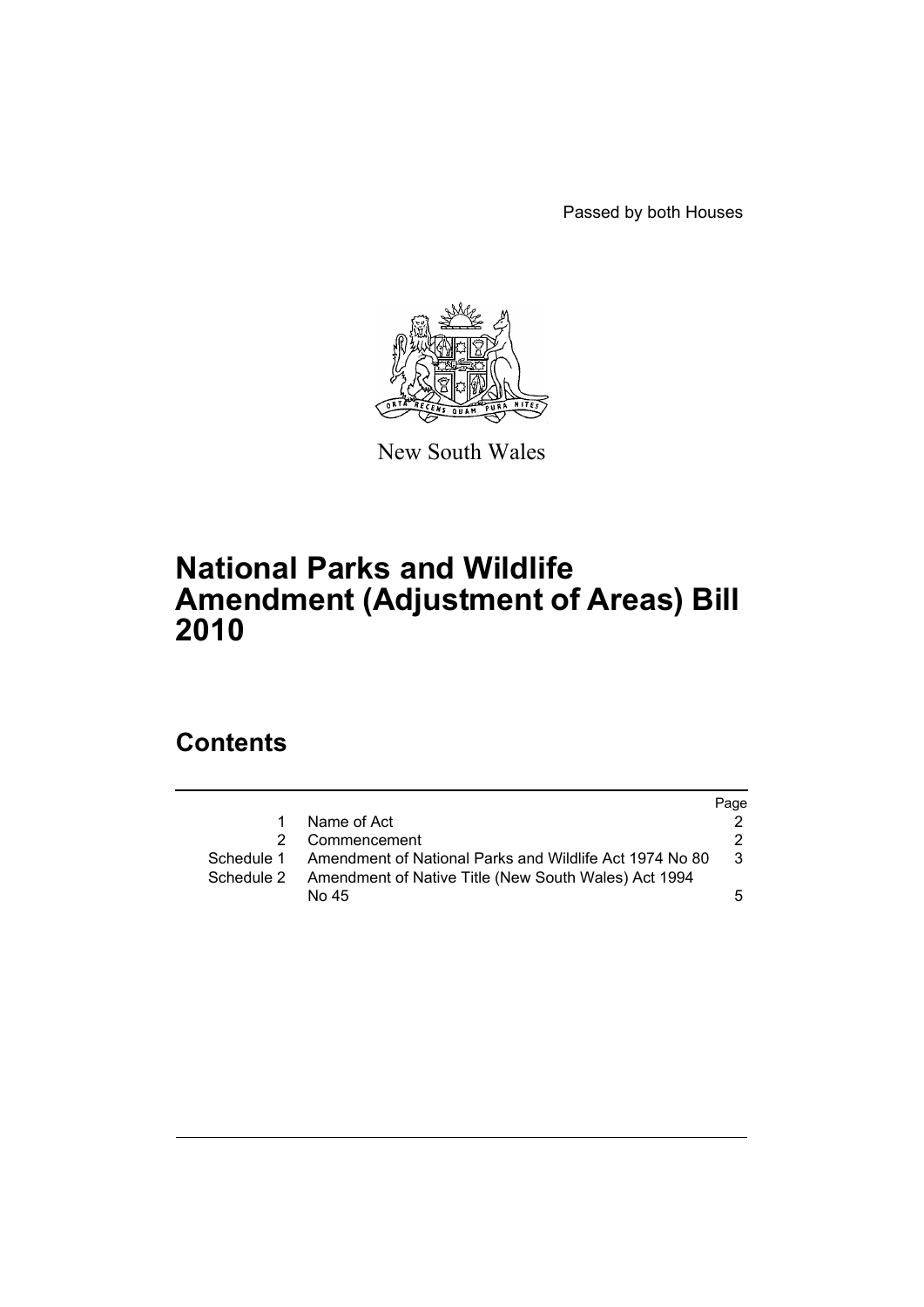*I certify that this public bill, which originated in the Legislative Assembly, has finally passed the Legislative Council and the Legislative Assembly of New South Wales.*

> *Clerk of the Legislative Assembly. Legislative Assembly, Sydney, , 2010*



New South Wales

# **National Parks and Wildlife Amendment (Adjustment of Areas) Bill 2010**

Act No , 2010

An Act to amend the *National Parks and Wildlife Act 1974* to revoke the reservation of certain land currently reserved as part of Beni State Conservation Area and Gwydir River State Conservation Area.

*I have examined this bill and find it to correspond in all respects with the bill as finally passed by both Houses.*

*Assistant Speaker of the Legislative Assembly.*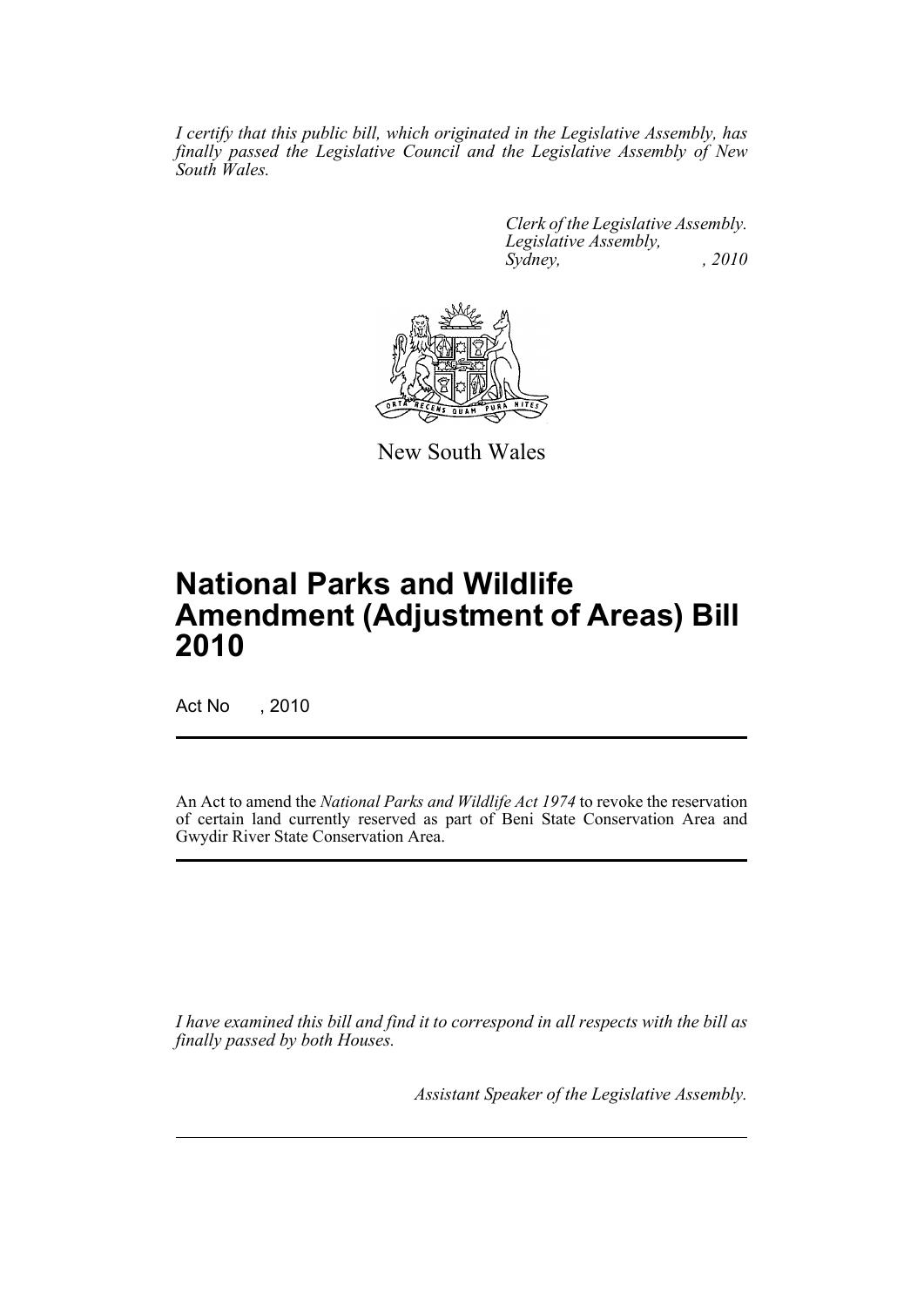### <span id="page-2-0"></span>**The Legislature of New South Wales enacts:**

#### **1 Name of Act**

This Act is the *National Parks and Wildlife Amendment (Adjustment of Areas) Act 2010*.

#### <span id="page-2-1"></span>**2 Commencement**

This Act commences on the date of assent to this Act.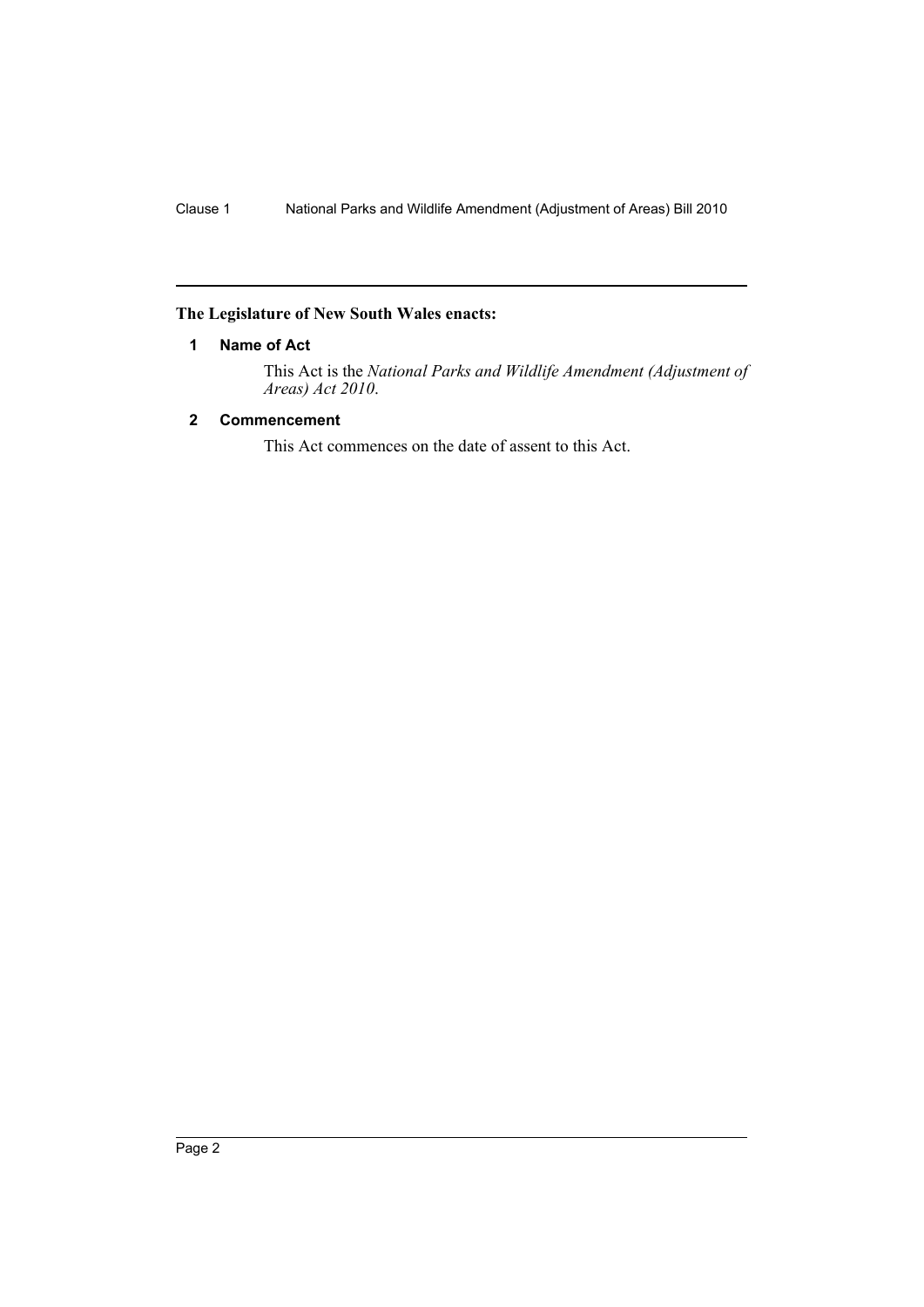National Parks and Wildlife Amendment (Adjustment of Areas) Bill 2010

Amendment of National Parks and Wildlife Act 1974 No 80 Schedule 1

## <span id="page-3-0"></span>**Schedule 1 Amendment of National Parks and Wildlife Act 1974 No 80**

#### **Schedule 2**

Insert before Schedule 3:

## **Schedule 2 Revocation of reservation or dedication of certain land**

### **Part 1 Revocations under the National Parks and Wildlife Amendment (Adjustment of Areas) Act 2010**

#### **1 Revocation in Beni State Conservation Area**

- (1) The reservation under this Act as state conservation area of land within Lot 2, DP 1155597, being part of Beni State Conservation Area, is revoked.
- (2) On the revocation of the reservation as state conservation area of land described in subclause (1), that land is vested in Dubbo City Council for an estate in fee simple, freed and discharged from all trusts, obligations, estates, interests, rights of way or other easements.

#### **2 Revocation in Gwydir River State Conservation Area**

- (1) The reservation under this Act as state conservation area of land within Lot 3, DP 1156300, being part of Gwydir River State Conservation Area, is revoked.
- (2) On the revocation of the reservation as state conservation area of land described in subclause (1), that land is vested in the State Water Corporation for an estate in fee simple, freed and discharged from all trusts, obligations, estates, interests, rights of way or other easements.
- (3) The revocation and vesting referred to in this clause do not have effect until a day appointed by the Minister by notice published in the Gazette.
- (4) The Minister must not publish a notice under subclause (3) unless other land has been transferred into the national park estate as compensation for the excision of the land described in subclause (1) (being other land that is, in the opinion of the Minister, of equal or greater conservation value).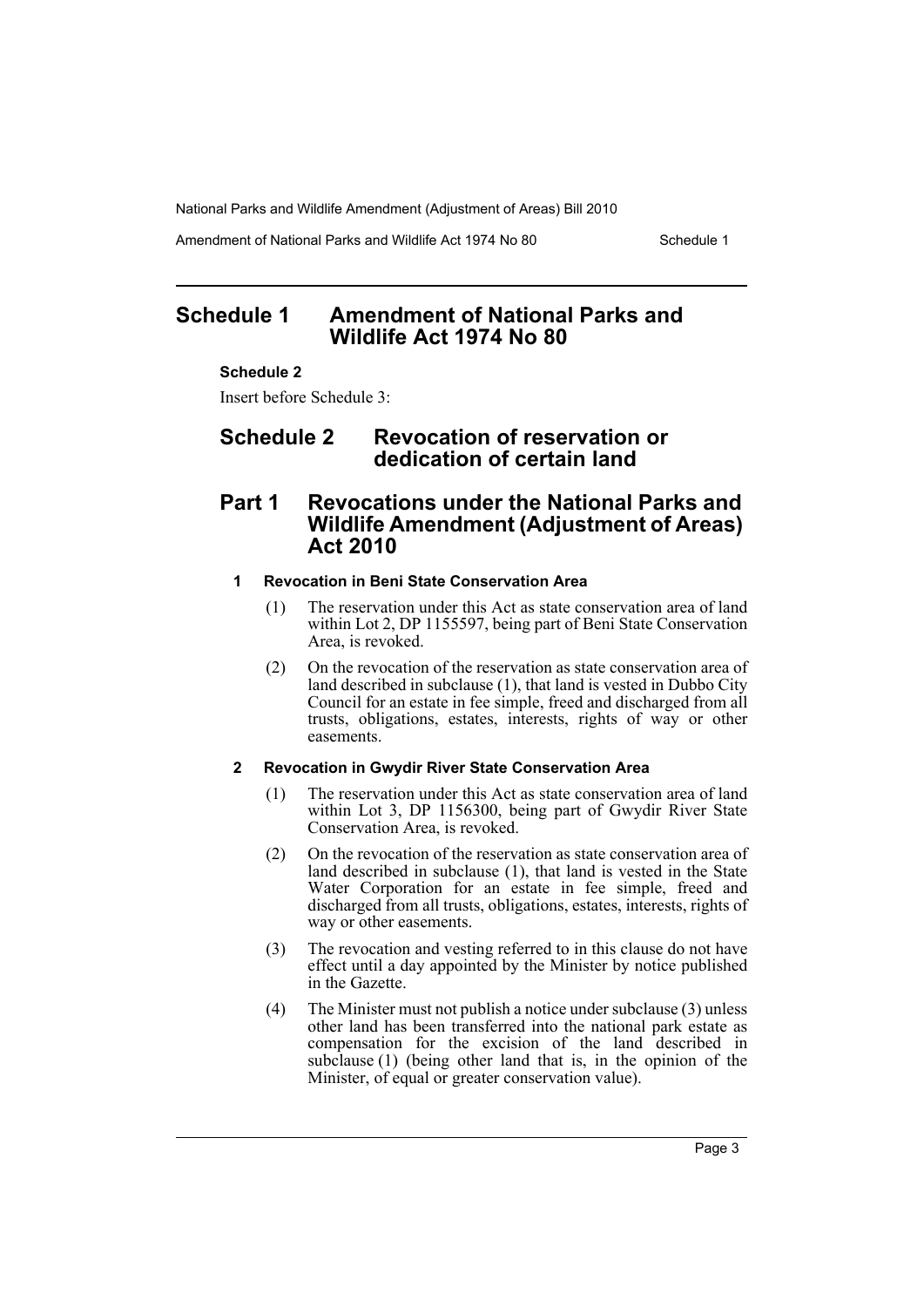National Parks and Wildlife Amendment (Adjustment of Areas) Bill 2010

- Schedule 1 Amendment of National Parks and Wildlife Act 1974 No 80
	- (5) For the purposes of subclause (4), the national park estate comprises land reserved under this Act or land acquired by the Minister under Part 11 of this Act for the purposes of its reservation under this Act.